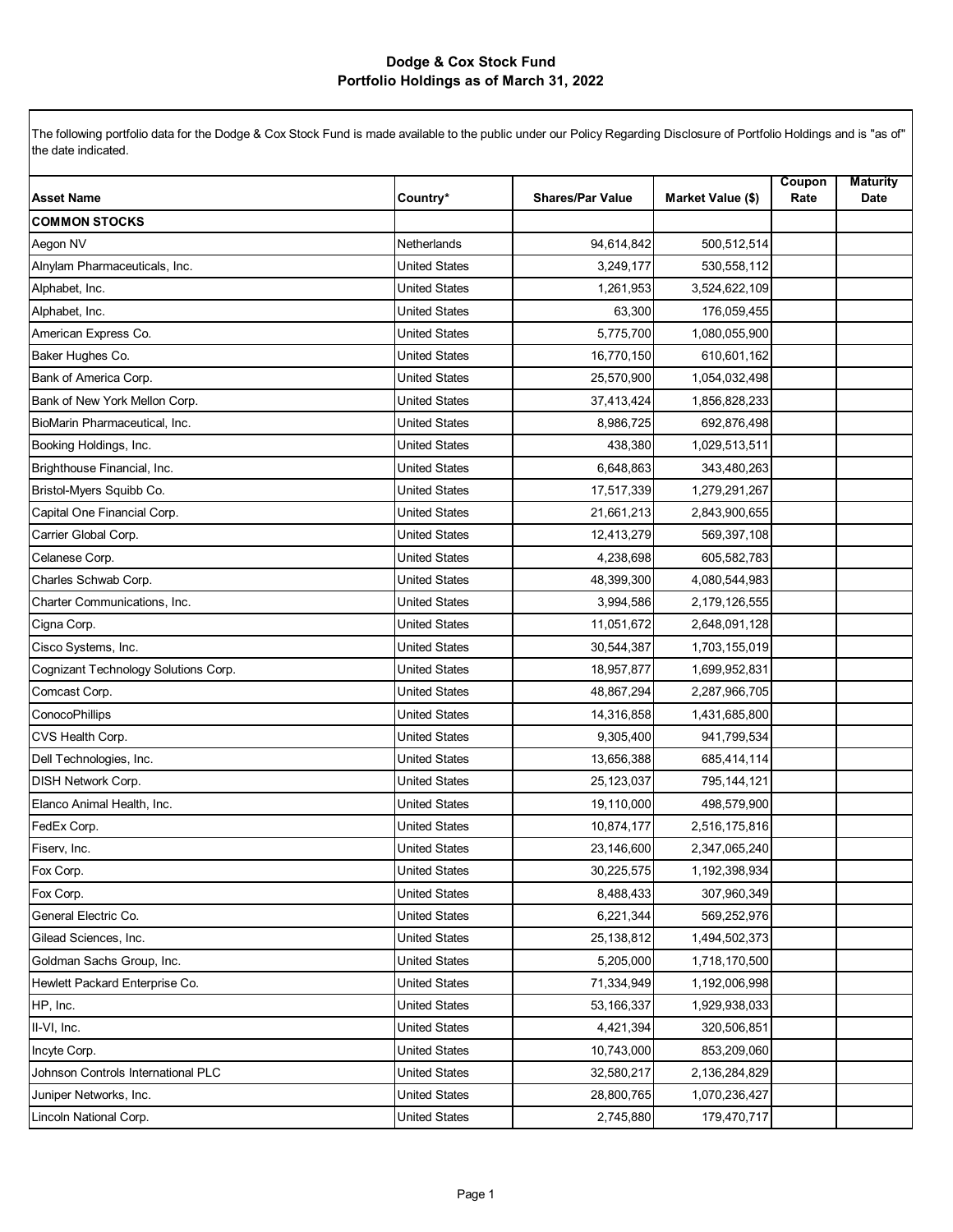## **Dodge & Cox Stock Fund Portfolio Holdings as of March 31, 2022**

The following portfolio data for the Dodge & Cox Stock Fund is made available to the public under our Policy Regarding Disclosure of Portfolio Holdings and is "as of" the date indicated.

| <b>Asset Name</b>                                                                      | Country*             | <b>Shares/Par Value</b> | Market Value (\$) | Coupon<br>Rate | <b>Maturity</b><br>Date |
|----------------------------------------------------------------------------------------|----------------------|-------------------------|-------------------|----------------|-------------------------|
| LyondellBasell Industries NV                                                           | <b>Netherlands</b>   | 1,834,663               | 188,640,050       |                |                         |
| <b>Medtronic PLC</b>                                                                   | <b>United States</b> | 3,051,000               | 338,508,450       |                |                         |
| Meta Platforms, Inc.                                                                   | <b>United States</b> | 6,710,900               | 1,492,235,724     |                |                         |
| MetLife, Inc.                                                                          | <b>United States</b> | 39,803,442              | 2,797,385,904     |                |                         |
| Microchip Technology, Inc.                                                             | <b>United States</b> | 20,650,366              | 1,551,668,501     |                |                         |
| Microsoft Corp.                                                                        | <b>United States</b> | 6,061,400               | 1,868,790,234     |                |                         |
| Molson Coors Beverage Company                                                          | United States        | 18, 164, 725            | 969,633,021       |                |                         |
| News Corp.                                                                             | <b>United States</b> | 7,684,190               | 170,204,809       |                |                         |
| Occidental Petroleum Corp.                                                             | <b>United States</b> | 61,015,226              | 3,462,003,923     |                |                         |
| Occidental Petroleum Corp., Warrant                                                    | <b>United States</b> | 9,394,990               | 330,985,498       |                | 8/3/27                  |
| Otis Worldwide Corp.                                                                   | <b>United States</b> | 4,033,950               | 310,412,453       |                |                         |
| Qurate Retail, Inc.                                                                    | <b>United States</b> | 33,190,514              | 157,986,847       |                |                         |
| Raytheon Technologies Corp.                                                            | <b>United States</b> | 24,853,300              | 2,462,216,431     |                |                         |
| Regeneron Pharmaceuticals, Inc.                                                        | <b>United States</b> | 1,341,485               | 936,919,954       |                |                         |
| Schlumberger, Ltd.                                                                     | <b>United States</b> | 16,737,545              | 691,427,984       |                |                         |
| State Street Corp.                                                                     | <b>United States</b> | 15,566,600              | 1,356,162,192     |                |                         |
| TE Connectivity, Ltd.                                                                  | Switzerland          | 8,647,675               | 1,132,672,472     |                |                         |
| The Gap, Inc.                                                                          | <b>United States</b> | 26,573,900              | 374,160,512       |                |                         |
| The Williams Companies, Inc.                                                           | <b>United States</b> | 48,998,900              | 1,637,053,249     |                |                         |
| T-Mobile U.S., Inc.                                                                    | <b>United States</b> | 10,685,237              | 1,371,450,169     |                |                         |
| Truist Financial Corp.                                                                 | <b>United States</b> | 11,340,144              | 642,986,165       |                |                         |
| <b>UBS Group AG</b>                                                                    | Switzerland          | 27,783,700              | 542,893,498       |                |                         |
| UnitedHealth Group, Inc.                                                               | <b>United States</b> | 2,582,860               | 1,317,181,114     |                |                         |
| VMware, Inc.                                                                           | <b>United States</b> | 16,524,583              | 1,881,654,266     |                |                         |
| Wells Fargo & Co.                                                                      | <b>United States</b> | 80,136,241              | 3,883,402,239     |                |                         |
| Zimmer Biomet Holdings, Inc.                                                           | <b>United States</b> | 1,451,589               | 185,658,233       |                |                         |
| <b>DEPOSITORY RECEIPTS/SHARES</b>                                                      |                      |                         |                   |                |                         |
| Anheuser-Busch InBev SA NV                                                             | Belgium              | 15,123,835              | 908,337,530       |                |                         |
| GlaxoSmithKline PLC                                                                    | United Kingdom       | 59,228,772              | 2,580,005,308     |                |                         |
| Honda Motor Co., Ltd.                                                                  | Japan                | 32,320,800              | 913,385,808       |                |                         |
| Micro Focus International PLC                                                          | United Kingdom       | 22,724,028              | 120,437,348       |                |                         |
| Novartis AG                                                                            | Switzerland          | 19,357,100              | 1,698,585,525     |                |                         |
| Roche Holding AG                                                                       | Switzerland          | 24,282,999              | 1,199,822,981     |                |                         |
| Sanofi                                                                                 | France               | 65,019,128              | 3,338,082,032     |                |                         |
| <b>REAL ESTATE INVESTMENT TRUSTS</b>                                                   |                      |                         |                   |                |                         |
| Gaming and Leisure Properties, Inc.                                                    | <b>United States</b> | 322,600                 | 15,139,618        |                |                         |
| <b>SHORT-TERM INVESTMENTS</b>                                                          |                      |                         |                   |                |                         |
| Fixed Income Clearing Corporation Repurchase Agreement                                 |                      | 2,282,475,000           | 2,282,475,000     | 0.05           | 4/1/22                  |
| State Street Institutional U.S. Government Money Market Fund -<br><b>Premier Class</b> |                      | 403,816,613             | 403,816,613       |                |                         |
|                                                                                        |                      |                         |                   |                |                         |